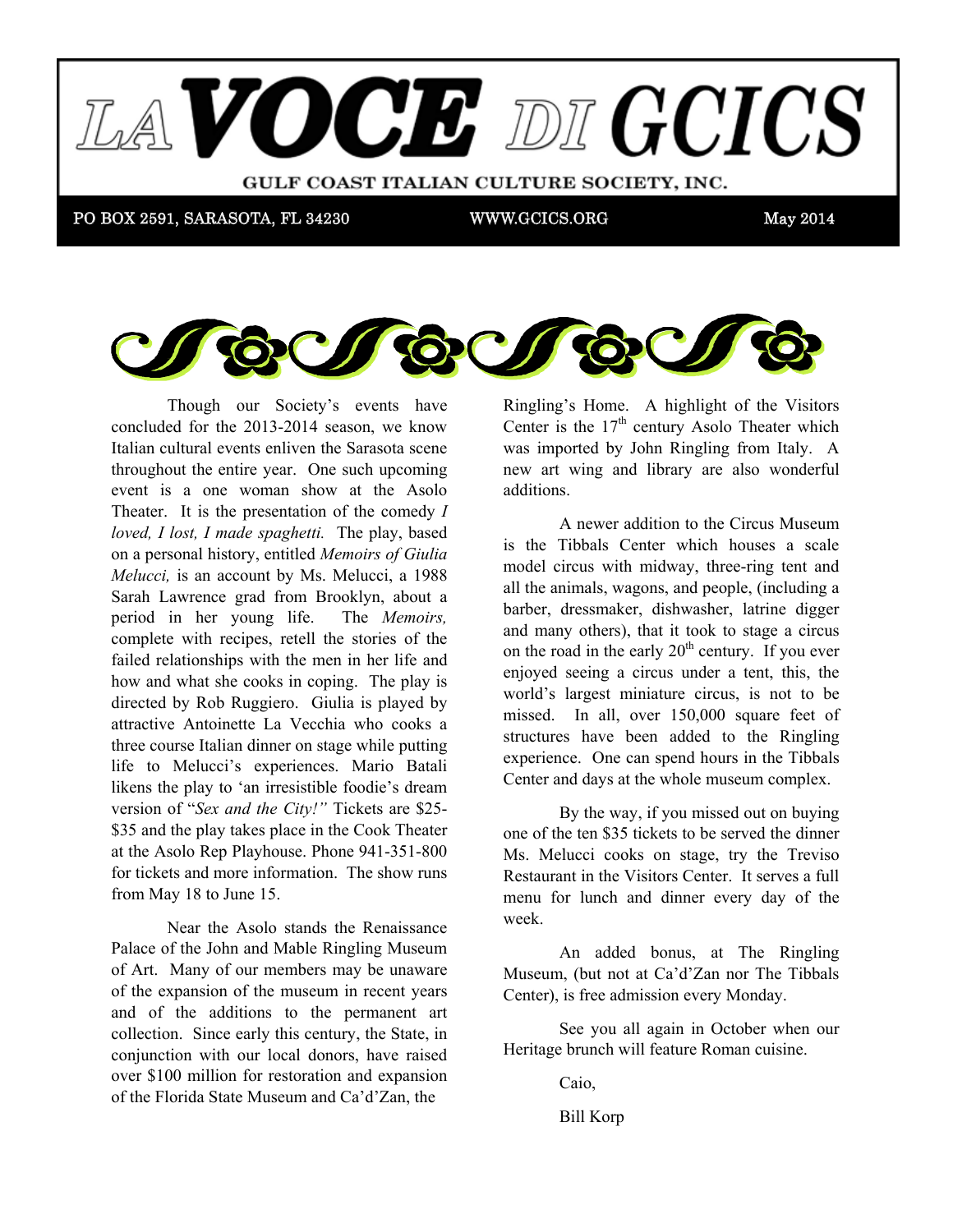

| <b>EVENT</b>                    | <b>DATE</b>    | <b>HOSTED BY</b>                       | <b>PLACE</b>       |
|---------------------------------|----------------|----------------------------------------|--------------------|
| Italian Culture Heritage Brunch | $10-26-14$     | <b>Bill Korp</b>                       | Mattison's         |
|                                 |                |                                        |                    |
| Picnic                          | $11 - 15 - 14$ | Tony & Mabel Esposito                  | <b>Public Park</b> |
|                                 |                |                                        |                    |
| Christmas Party                 | $12 - 13 - 14$ | Joe & Micki Moccia                     | Their Home         |
|                                 |                |                                        |                    |
| Town Hall Meeting & Movie       | $1-9-15$       | Ellen Roderick                         | Community          |
|                                 |                |                                        | Foundation         |
| Valentine's Day Party           | $2 - 14 - 15$  | Mary Rinaldi &<br>Jack Norman          | Their Home         |
| Am∤<br>re                       |                |                                        |                    |
| Art Lecture                     | $3 - 6 - 15$   | <b>TBA</b>                             | <b>TBA</b>         |
|                                 |                |                                        |                    |
| St. Joseph's Day                | $3-19-15$      | Connie Campisi &<br><b>Bob Spencer</b> | TBA                |
| 0000                            |                |                                        |                    |
| Scholarship Awards Ceremony     | $4 - 12 - 15$  | <b>TBA</b>                             | <b>TBA</b>         |
|                                 |                |                                        |                    |

٦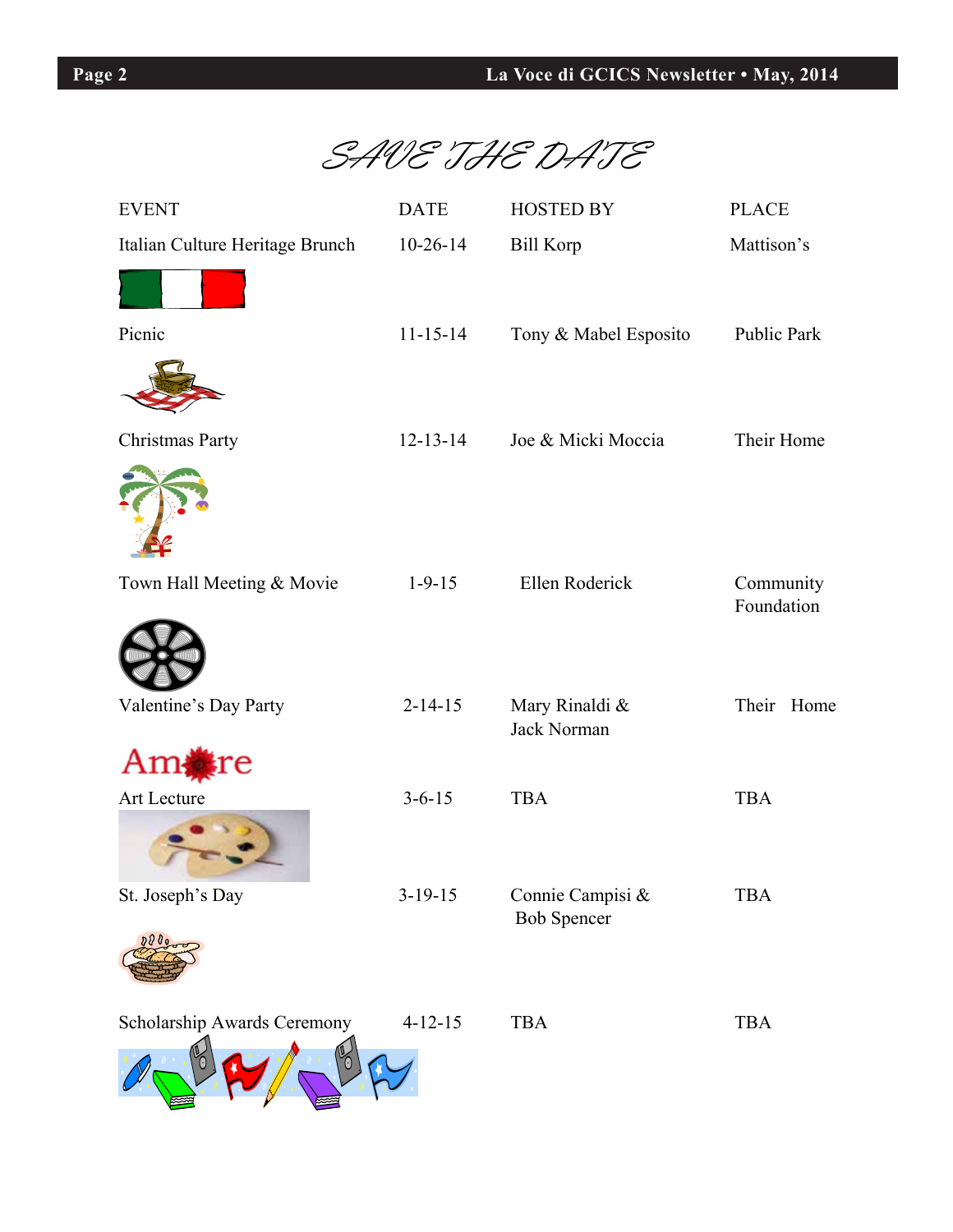### **REVIEW OF PAST EVENTS**

## **SAINT JOSEPH'S DAY** TEXT AND PHOTOS BY ELLEN RODERICK

If you were not at Roskamp, on the evening of March 19, 2014, for GCICS' St. Joseph's Feast Day Celebration – *you* were missed and *you* missed a terrific celebration and dinner. The spirit in the room was upbeat and the food was delicious. As one looked out on the group, there was a "sea of red". We had some of our newest members attending, including Bruce and Barbara Miller, (recruited by Bob and Natalie Amedeo), Sheryl Lazzarotti, (recruited by Mary Lou Ferrari), and Susanna Wriston accompanied by her mother. Sarasota Catering Company did an excellent job with both the food preparation and serving. Kudos to Connie Campisi under whose leadership this function flourished. Even the tables were decorated with red tablecloths and vases resplendent with red carnations. Of course, our St. Joseph Statue was prominently displayed so that members passed it before obtaining their food on the buffet. Members brought lots of guests and some guests are now in the "pipeline" for membership in the coming season. Put March 19, 2015 on your calendars NOW! We will be having a repeat celebration, for sure, with the exact location and menu to be announced in future newsletters.



٦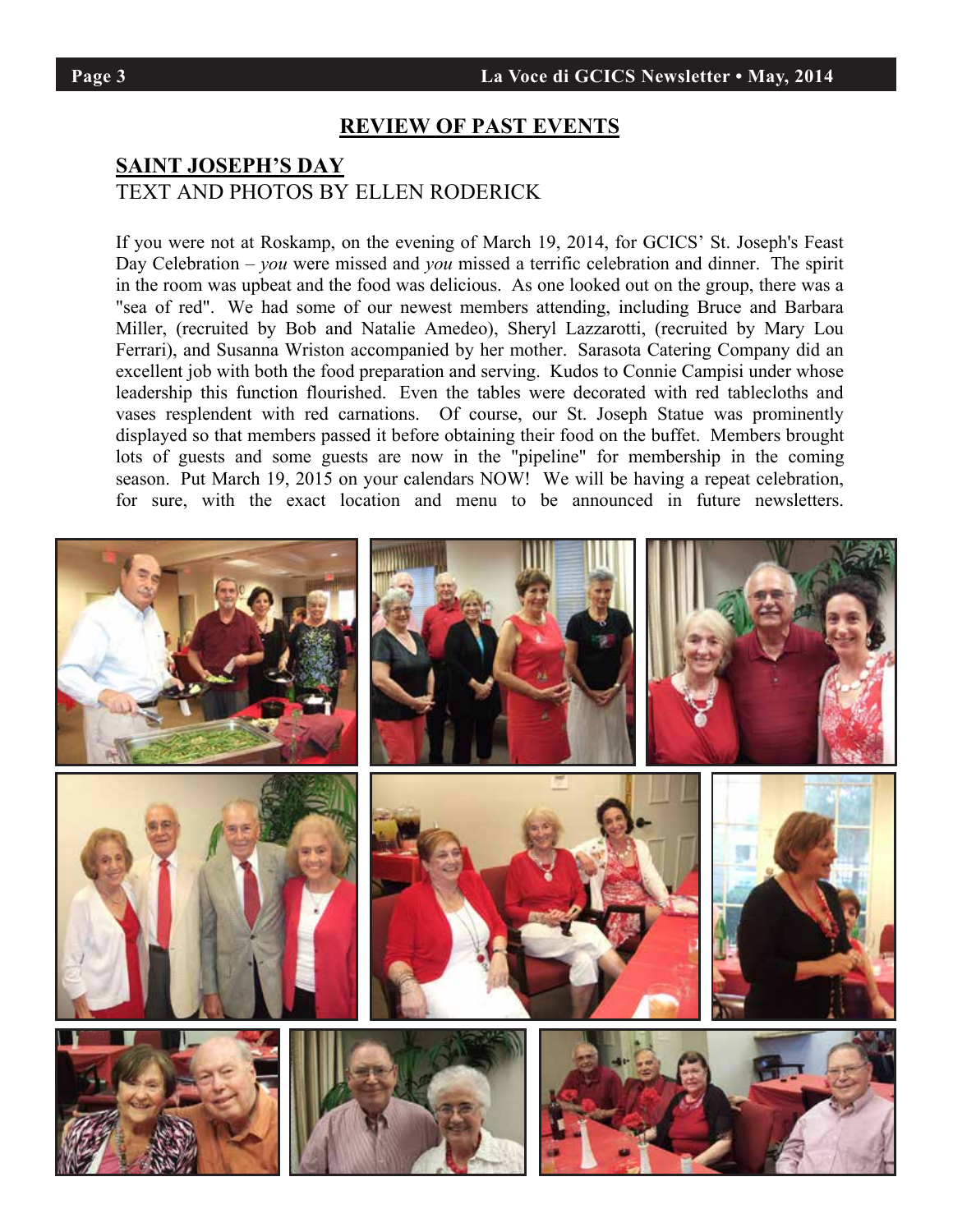٦

# **SCHOLARSHIP DINNER-DANCE GALA**

Text by Jack Norman and Pictures by Pat Astore

On Sunday evening, April 6, members and officers of the Gulf Coast Italian Cultural Society hosted a gala dinner dance at the Laurel Oak Country Club to honor this year's recipients of our annual college scholarships. Five outstanding students from area high schools were recognized for their outstanding record of scholarship, character and service. The recipients were Dylan A. Ciodo (Venice HS); Vincent A. Franco (Lakewood Ranch HS); Kallyn M. O' Brien (Venice KS) HS); Andre Sanchez (Manatee HS); and Anna J. Trinci (Manatee HS). Honorees were accompanied by family and invited guests. As part of the selection process, each candidate had to write an essay about the life and contributions of Constantino Brumidi, the artist responsible for the oils and frescos of the U.S. Capitol. The scholarship recipient who was chosen to read her essay was Anna Trinci. Kudos to Anna for her fine writing and felicity of expression. The Sarasota Ballet of Florida, Inc., was endowed with \$1,000 for its youth program: Dance – The Next Generation which performed a modern interpretive dance for the pleasure of all in attendance. The gala evening was a great success with everyone enjoying great food, great libations and great fellowship. Bravo to all involved in making this annual event so enjoyable and congratulations to all recipients and their families. annual college scholarships. Five outstanding studies from area high scholarships. Figures were recognized were recognized to the scholarship scholarships. Figures were recognized to the scholarship schools were recognize On Sunday evening, April 6, members and officers of the Guif Coast Italian Cultural Society.



Pictured from left to right are: Vincent A. Franco, Anna J. Trinci, Dylan A. Chiodo, Kallyn M. O'Brien, and Andre Sanchez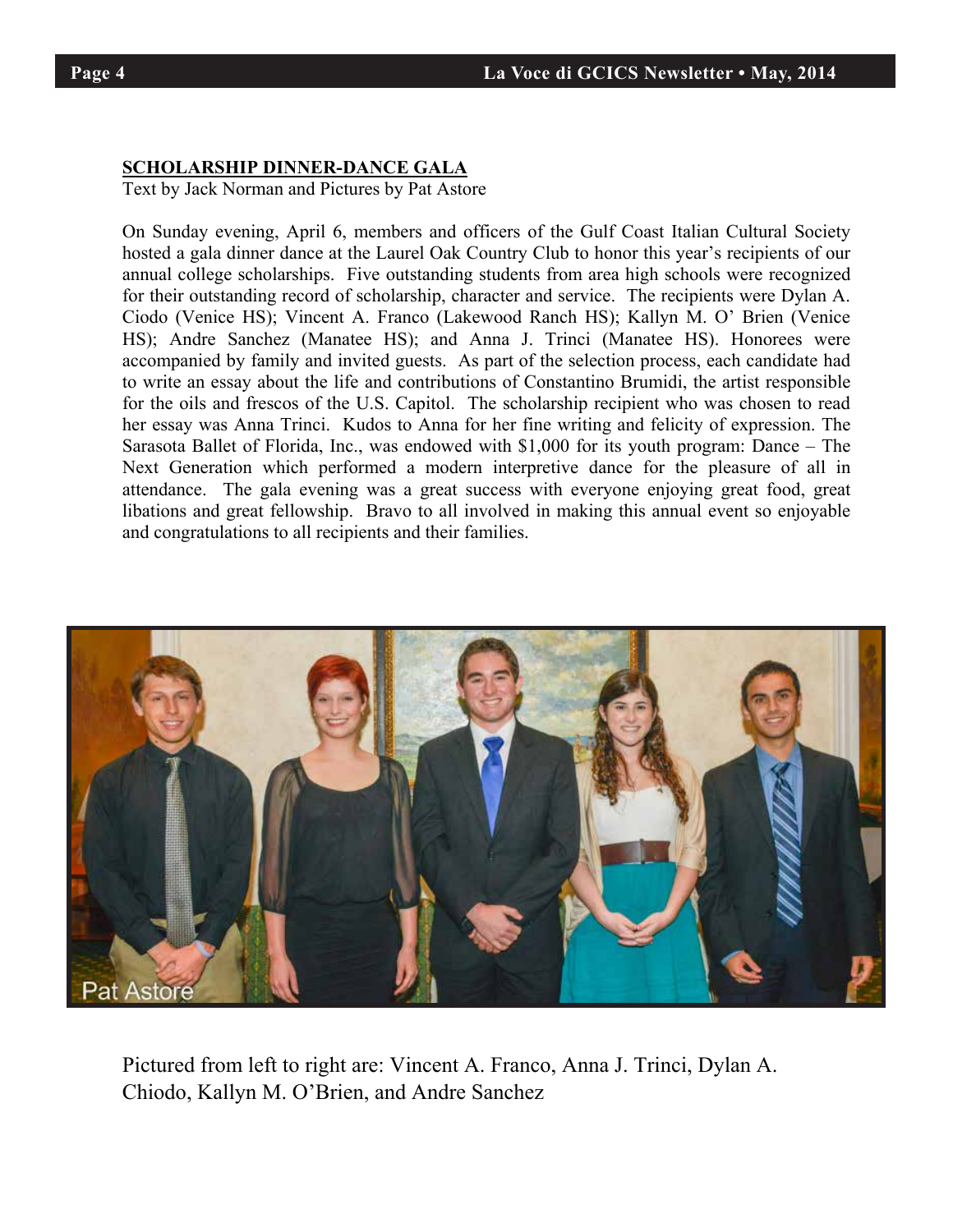֚֚֚֚֚֚֚֡֡֡֡֡

## **Page 5 La Voce di GCICS Newsletter • May, 2014**

#### **OFFICERS/DIRECTORS**

**President**  William Korp **wrkorp@comcast.net Vice President:** Anthony Esposito Anth.esposito@gmail.com **Treasurer:** Anthony Esposito Anth.esposito@gmail.com **Secretary:**  Ellen Roderick, PhD itrain@erols.com **Fundraising**  Joseph Moccia marymoccia@verizon.net **Membership:** Robert Amedeo bobnatamedeo@comcast.net **Newsletter Editor:**

Mary Rinaldi maryfrinaldi@yahoo.com **Social & Cultural:**

Carmella Campisi 739carmella@comcast.net **Sunshine Lady:**  Isabel Istorico Isabelistorico585@comcast.net

**Directors at Large:**  Pasqual Astore pta@21stcenturyinternational.com Frank Coppa Fcoppa35@aol.com Patricia Novak principessaitalia@gmail.com

 **COMMITTEE CHAIRS Scholarship** Anthony Cagliostro gcicscholar@gmail.com

#### **Past Presidents**

| Joseph Raffaele, PhD      | 1988-1992 |
|---------------------------|-----------|
| Gabriella Thurston        | 1993-2001 |
| <b>Patrick Corsentino</b> | 2001-2004 |
| <b>Arthur Castraberti</b> | 2004-2006 |
| Marie Corsentino          | 2007      |
| Mary Amabile Palmer       | 2008-2010 |